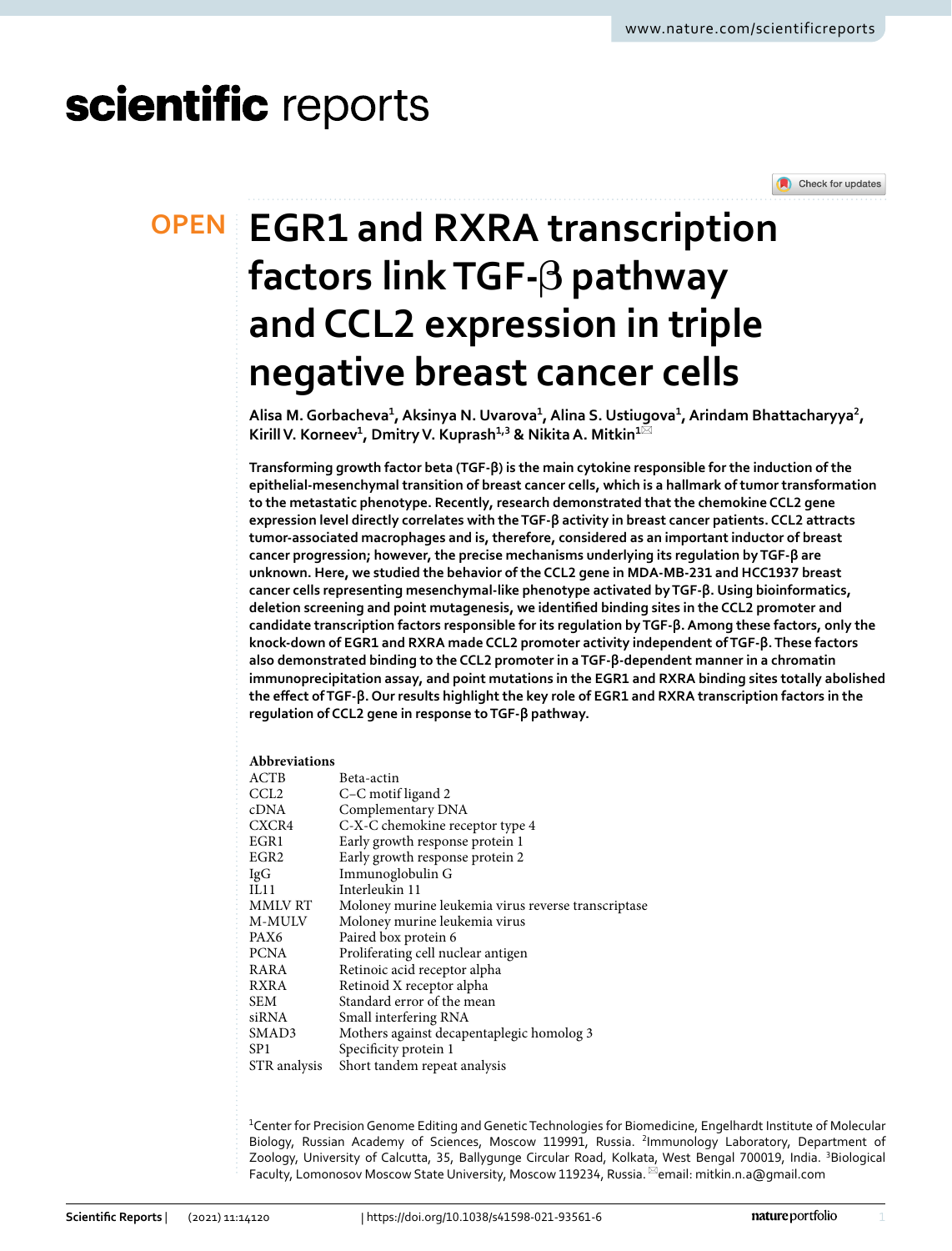Transforming growth factor beta (TGF-β) is a cytokine that acts as a tumor suppressor in normal conditions and in the early stages of breast cancer (BC) development<sup>[1](#page-10-0)</sup>. BC progression leads to the modification of TGF-βdependent signaling pathways, which results in the altered response of a cancer cells to TGF-β, the elevated production of TGF-β, and modification of the tumor microenvironment[2](#page-10-1) . In particular, enhanced TGF-β production is associated with the differentiation of myeloid-derived suppressor cells and regulatory T-helpers, which provoke tumor development by the inhibition of local inflammatory processes<sup>[3](#page-10-2)</sup>. One of the key pathogenic functions of TGF-β is the induction of the epithelial-mesenchymal transition that results in the loss of the epithelial phenotype of the tumor and its transition to the aggressive metastatic stage<sup>[4](#page-10-3)</sup>. This process is accompanied by activation of the range of genes responsible for the invasion and migration of cancer cells. A series of studies demonstrated that TGF-β was able to activate the expression of chemokines that enhance the metastatic potential of tumor cells<sup>[5](#page-10-4)</sup>. Specifically, TGF-β induced the expression levels of CXCL1—attracts myeloid cells in the primary tumor site $^6$  $^6$ , CXCL5—attracts neutrophils $^7$  $^7$ , and CCL20—stimulates proliferative and migrative activity of BC cells $^8$  $^8$ .

However, until recently, there was no information regarding the effect of TGF-β on CCL2 chemokine expression in BC cells, and the association of increased TGF-β/Smad3 expression with CCL2 induction in smooth muscle cells is poorly translated to cancer cells<sup>[9](#page-10-8)</sup>. CCL2 (classically named MCP-1, monocyte chemoattractant protein 1), is known to be a powerful monocyte chemoattractant and to strongly induce metastasis formation by BC cells. In particular, lung metastases are associated with the involvement of inflammatory monocytes expressing the CCR2 receptor, which differentiate into metastasis-associated macrophages that prepare the microen-vironment for cancer cells extravasation, as well as stimulate tumor growth at the site of metastasis<sup>[10](#page-10-9)</sup>. CCL2 has also been shown to play a key role in attracting tumor-associated macrophages (TAM) to the primary tumor site<sup>[11](#page-10-10)</sup>. TAM contributes to tumor progression by inducing angiogenesis, intensifying the epithelial–mesenchymal transition, and stimulating the intravasation of cancer cells<sup>[12](#page-10-11)</sup>. In general, the elevated expression of CCL2 by BC cells is associated with an aggressively metastasizing tumor phenotype and with poor prognoses in patients<sup>[13](#page-10-12)</sup>.

Recent studies demonstrated that the CCL2 gene expression level directly correlates with the TGF-β activity in breast cancer patients. These data are supported by the fact that, in the 4T1-BALB/c BC allograft mouse model, the inhibition of TGF-β causes a significant reduction in the levels of CCL2 expression in the primary tumor site, which correlates with lower levels of lung metastases<sup>[14](#page-10-13)</sup>. In addition, it has been reported that TGF-β effects on CCL2 expression strongly depend on BC cell phenotype and activation is typical for advanced-stage BC cells<sup>[14](#page-10-13)</sup>. In the current study, we aimed to identify the mechanism underlying regulation of CCL2 gene expression by TGF-β in advanced-stage triple-negative BC cells with mesenchymal-like phenotype.

# **Results**

**Characterization of potential CCL2 promoter region.** The CCL2 promoter region was not described and characterized earlier; therefore, we performed its identification using the following epigenetic data represented in the UCSC Genome Browser (http://genome.ucsc.edu/, Human Feb. 2009 GRCh37/hg19 Assem-bly) as described earlier<sup>[15](#page-10-14)</sup>: DNase-I hypersensitivity clusters, histone modifications (H3K4me3, H3K4me1, and H3K27ac), the localization of transcription factor (TF) binding sites, and information on chromatin segmen-tation that combines data on different epigenetic parameters<sup>[16](#page-10-15)</sup>. Based on these data, we identified the region spanning from − [1](#page-2-0)196 to + 488 bp from the CCL2 transcription start site (TSS) as the potential promoter (Fig. 1).

**TGF‑β1 induces CCL2 gene expression and CCL2 promoter activity in advanced stage tri‑ ple‑negative breast cancer cell lines.** In the current study, we used MDA-MB-231 and HCC1937 triple negative human breast cancer cell lines that are reported to overexpress CCL2<sup>[17](#page-10-16)</sup> and demonstrate mesenchymal-like phenotype<sup>[18](#page-10-17)[,19](#page-10-18)</sup>. We verified that TGF- $\beta$  could induce CCL2 expression in triple-negative breast cancer cells with mesenchymal-like phenotype as it was indicated in previously published data<sup>[14](#page-10-13)</sup>. The incubation of MDA-MB-231 and HCC1937 cells with 10 ng/mL of recombinant TGF-β1 protein (ab50036, Abcam, Cambridge, UK) for 24 h led to significant induction of expression levels of the IL-11 and CXCR4 genes (Fig. [2](#page-3-0)A), which are considered as the main TGF-β-induced targets<sup>[1](#page-10-0)</sup>. The incubation of MDA-MB-231 cells with TGF-β1 resulted in higher levels of the phospho-SMAD3 (Ser 204) and phospho-SMAD2 (Ser465/467) forms, the key participants of canonical TGF-β intracellular cascade<sup>[20](#page-10-19)</sup>. All of these TGF-β-dependent effects correlated with the stimulation of both CCL2 mRNA (Fig. [2](#page-3-0)A) and protein (Fig. [2B](#page-3-0)) levels that indicated the response of CCL2 on TGF-β stimulation.

In addition, incubation of MDA-MB-231 and HCC1937 breast cancer cells with TGF-β1 (10 ng/mL, for 24 h) led to a 1.5–twofold increase in the level of CCL2 promoter activity in the luciferase reporter system (Fig. [2C](#page-3-0)). These results highly correlate with the expression data and confirm the role of TGF-β signaling in the regulation of the CCL2 promoter.

To perform a more comprehensive analysis of SMAD proteins in TGF-β1-dependent regulation of CCL2 promoter we measured the levels of several other SMAD family members, SMAD4, SMAD6 and SMAD7 (Fig. [2B](#page-3-0)). SMAD4 is known to form a complex with activated p-SMAD2/3 which acts as a direct transcriptional activator of TGF-β-dependent target genes<sup>[21](#page-10-20),[22](#page-10-21)</sup>. We detected no change in SMAD4 protein expression in response to TGF-β1 while the levels of p-SMAD2 and p-SMAD3 were induced. Apparently, SMAD4 activation is not required for the complex formation because the protein is already present in the cytoplasm and is recruited to the complex in a non-phosphorylated form<sup>[21](#page-10-20)</sup>. Efficient complex formation is supported by the induction of IL11 and CXCR4 that have been reported to be direct p-SMAD2/3-SMAD4 target genes<sup>[23](#page-10-22)</sup>. SMAD6 and SMAD7 have been shown to reduce the activity of p-SMAD2/3-SMAD4 complex acting in an antagonistic way<sup>[22](#page-10-21)</sup> and are therefore considered as inhibitory members of the SMAD family. The unchanged SMAD6 and SMAD7 proteins levels support the activating nature of intracellular TGF-β receptor signaling in MDA-MB-231 cells.

2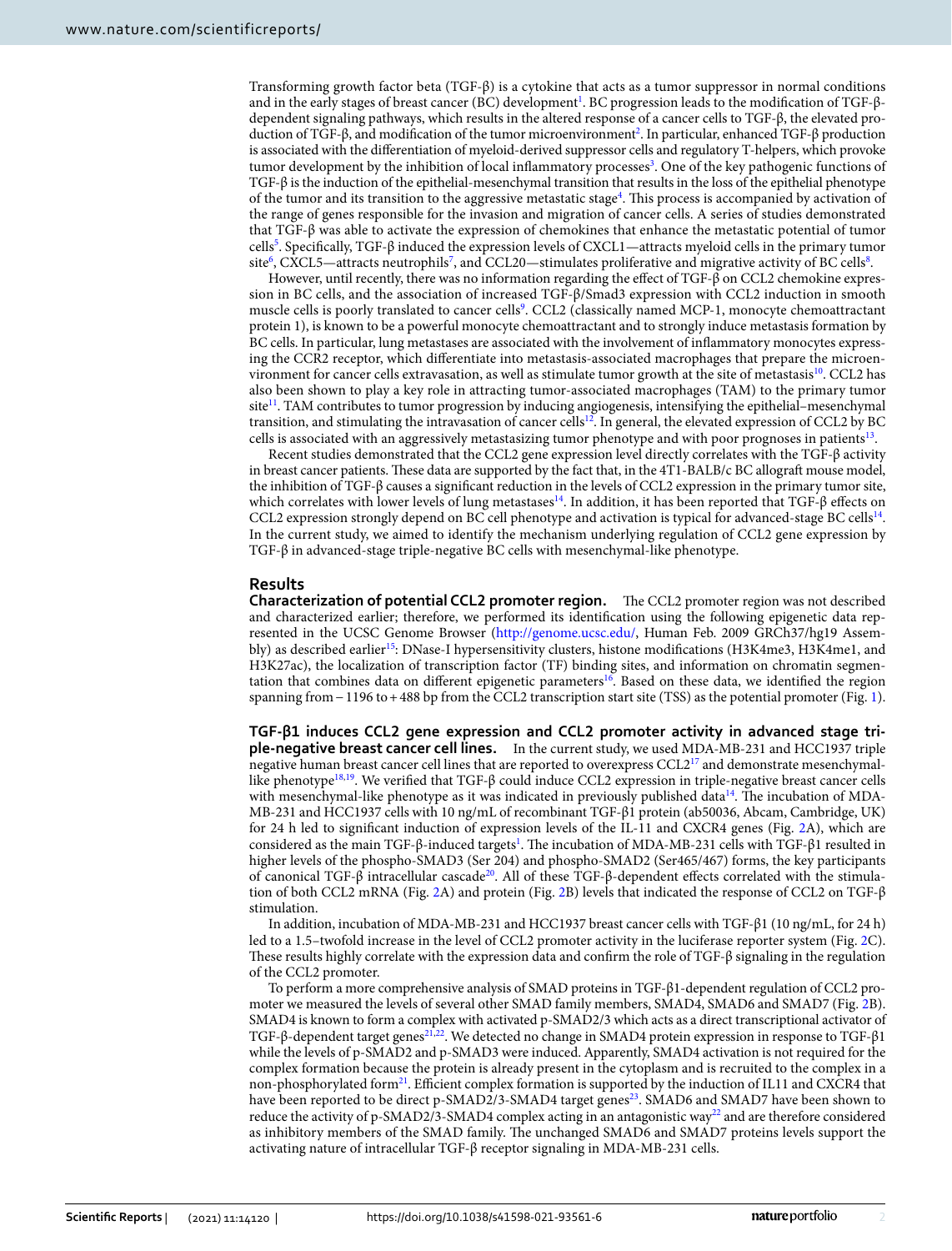

<span id="page-2-0"></span>**Figure 1.** Illustration of the 5′ area of the human CCL2 gene (UCSC Genome Browser, Human Feb. 2009 GRCh37/hg19 Assembly) with mapped potential CCL2 promoter variants used for deletion screening. The numbers indicate positions in response to the CCL2 transcription start site. H3K4Me1 the track indicating areas of monomethylation of Histone H3 at lysine 4, H3K4Me3 the track indicating areas of trimethylation of Histone H3 at lysine 4, H3K27Ac the track indicating areas of acetylation of Histone H3 at lysine 27, DNase I hypersensitivity the track indicating deoxyribonuclease I hypersensitivity clusters.

In order to check whether p-SMAD2/3-SMAD4 complex is able directly activate the CCL2 gene, we tested CCL2 promoter activity in TGF-β-induced MDA-MB-231 cells in the presence of specific siRNAs against SMAD2, SMAD3 and SMAD4 (Fig. [4D](#page-5-0),E). Only SMAD3 knockdown significantly abrogated CCL2 promoter activation after TGF-β treatment indicating that other proteins of SMAD family do not interact directly with the promoter.

**− 244/− 1 region of the CCL2 promoter is responsible for its TGF‑β‑dependent regulation.** We applied deletion screening of CCL2 promoter to identify its region responsible for TGF-β1-dependent activation. The activities of luciferase reporter constructs containing deletion variants of the CCL2 promoter were assessed in MDA-MB-231 breast cancer cells in the presence or absence of TGF-β1 (10 ng/mL, 24 h), (Fig. [3](#page-4-0)). All promoter regions except Prom 6 demonstrated the dependence on TGF-β-induced activation. In the case of Prom 6, this effect was completely absent, although this region is essential for maintaining basal promoter activity. Comparing the character of influence of TGF-β1 on the activities of Prom 5 and Prom 6, the region is likely located within positions − 244 and − 1 in response to CCL2 transcription start site should be responsible for the dependence of CCL2 promoter on TGF-β.

**EGR1 and RXRA transcription factors are essential for TGF‑β‑dependent activation of the CCL2 promoter.** To identify potential transcription factors binding sites within the − 244/− 1 region of the CCL2 promoter we used the MoLoTool (http://molotool.autosome.ru) online service, which allows the search for transcription factor binding sites in a given sequence using curated models of these sites presented in the HOCOMOCO database (http://hocomoco11.autosome.ru/)<sup>[24](#page-10-23)</sup>. For the first step, we formed a list of transcription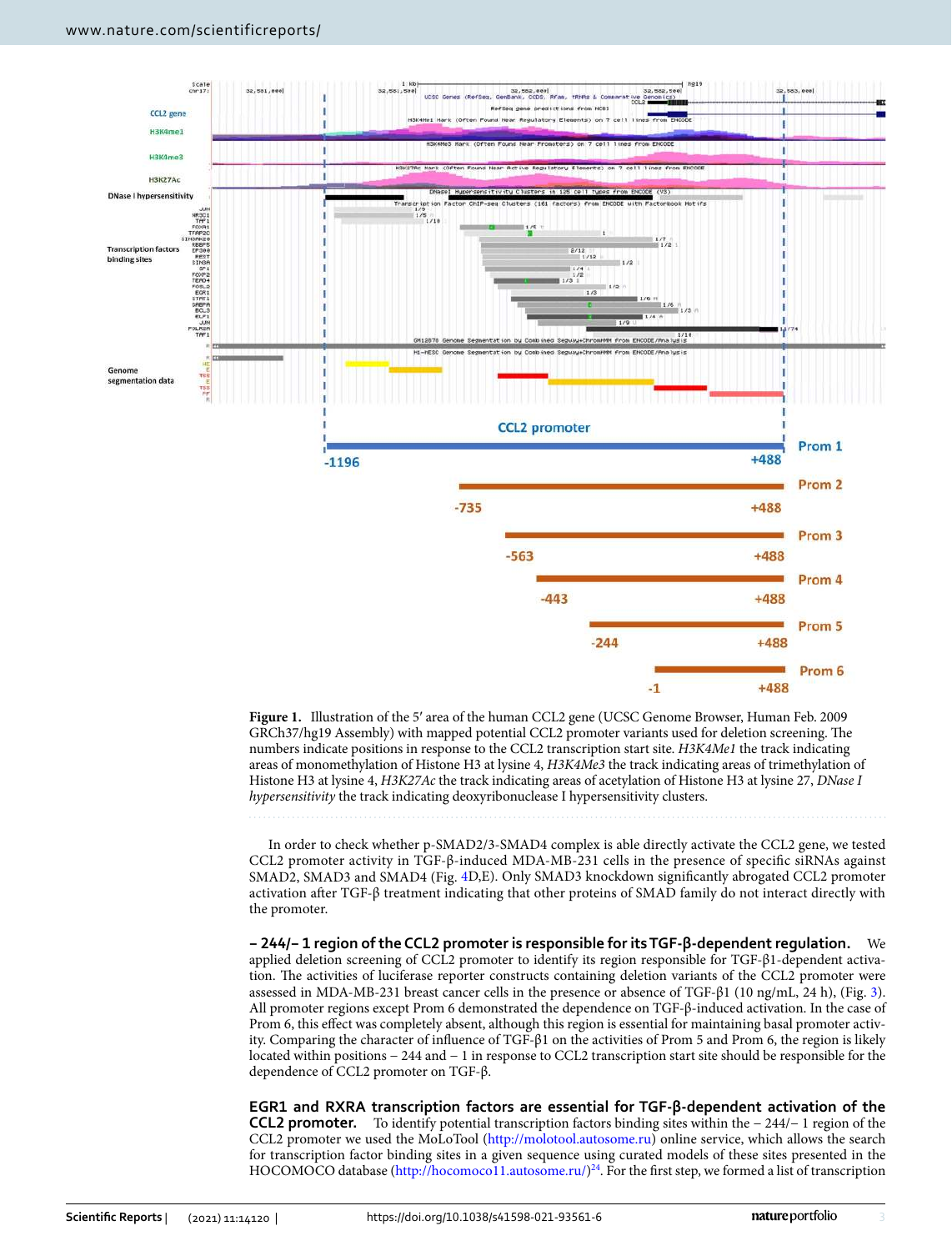

<span id="page-3-0"></span>**Figure 2.** Transforming growth factor beta (TGF-β1)-induced activation of advanced stage triple-negative breast cancer cell lines enhanced CCL2 gene expression and CCL2 promoter activity. (**A**) The incubation of MDA-MB-231 and HCC1937 cells with 10 ng/mL TGF-β1 for 24 h led to significant induction of the expression levels of IL-11 and CXCR4 genes (the main TGF-β-induced targets) and also resulted in elevated CCL2 mRNA levels. mRNA levels were measured by RT-PCR in real time. The results of five independent experiments are represented. \*P < 0.01. (**B**) The incubation of MDA-MB-231 cells with TGF-β1 led to the induction of phospho-SMAD3 (Ser 204), phospho-SMAD2 (Ser465/467) and CCL2 protein levels with no influence on SMAD4, SMAD6 and SMAD7 protein levels. Representative western blots are shown (left panel). For chemiluminescent detection of the bands corresponding to SMAD, CCL2 and β-actin proteins we applied X-ray film exposure. The full-length blot images are represented in Supplementary Fig. S1. The experiment was repeated three times, the images were quantified using ImageJ software (right panel). The values of integral densities for CCL2, pSMAD3, pSMAD2, SMAD4, SMAD6 and SMAD7 are normalized on the respective β-actin bands. Normalized integral densities for CCL2, pSMAD3, pSMAD2, SMAD4, SMAD6 and SMAD7 in MDA-MB-231 cells without TGF-β1 activation are represented as 1. \*P < 0.01. (**C**) TGF-β induced CCL2 promoter activity in a luciferase reporter system in both MDA-MB-231 and HCC1937 cell lines. The data were obtained in five independent experiments and normalized to the Renilla luciferase activity. Normalized luciferase signals in MDA-MB-231 and HCC1937 cells without TGF-β1 activation are represented as 1. \*P < 0.01. (**D**) The efficiency of knock-down of SMAD2, SMAD3 and SMAD4 genes in MDA-MB-231 cells. For each gene, real-time PCR signal was normalized to the sample without siRNA. The data are represented as the mean ± SEM (five independent experiments). \*P < 0.01 in respect to control without siRNA. (**E**) TGF-β induced CCL2 promoter activity in the presence of SMAD2-, SMAD3 or SMAD4-specific siRNAs in a luciferase reporter system in MDA-MB-231 cells (data from five independent experiments). Luciferase signal without TGF-β1 normalized to Renilla luciferase activity is represented as 1. \*P < 0.01 in respect to control with TGF-β1; #P < 0.01 in respect to control without TGF-β1.

factors with "strong" (− log10(P-value) > 5) predicted sites within the 244/− 1 region: MAZ, SP4, EGR2, THAP1, VEZF1, PAX6, SP1, RXRA, WT1, SP3, ZN768, BCL6, ZSC22, SP2, KLF3, RARA, ZBT14, and EGR1. In the next step, based on published data, we selected those factors from the list that are known to be involved in TGF-β-induced cascades: EGR1<sup>[25](#page-10-24)</sup>, EGR2<sup>[26](#page-10-25)</sup>, PAX6<sup>[27](#page-10-26)</sup>, RARA and RXRA<sup>[28](#page-11-0)</sup>, and SP1<sup>[29](#page-11-1)</sup>. All selected transcription factors demonstrated high expression levels in both MDA-MB-231 and HCC1937 cell lines according to the mRNA expression data represented in the Broad Institute Cancer Cell Line Encyclopedia (Supplementary Table S2), which was used as an additional selection criterion.

To reveal the roles of these factors in CCL2 promoter regulation, we estimated the activity of the full-size CCL2 promoter (Prom 1) and its Prom 5 and Prom 6 fragments in MDA-MB-231 cells in normal conditions and in the presence of TGF-β1 (10 ng/mL, 24 h) or/and specific siRNAs against EGR1, EGR2, PAX6, RARA, RXRA,

4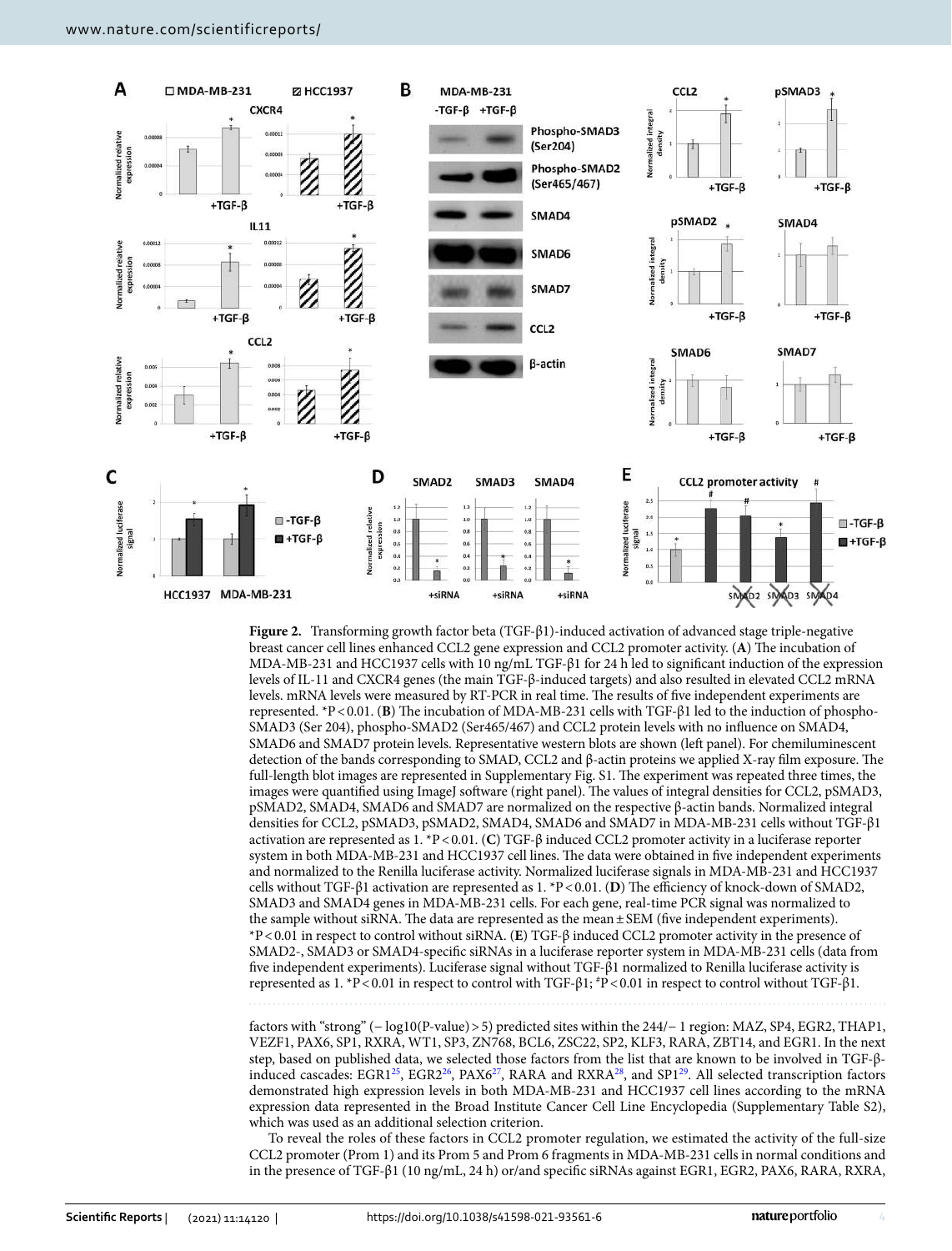

<span id="page-4-0"></span>**Figure 3.** The − 244/− 1 region of the CCL2 promoter is responsible for its TGF-β1-dependent regulation. Functional analysis of deletion variants of the CCL2 promoter. Left, schematic illustration of promoter variants with positions in response to the CCL2 transcription start site. Right, normalized luciferase signals in MDA-MB-231 breast cancer cells in normal conditions and after the incubation with TGF-β1 (10 ng/mL, 24 h). Note that shorter promoter fragments yield smaller plasmid sizes and better transfection efficiencies, resulting in a gradual increase of the overall luciferase signal. The data were obtained in five independent experiments and normalized to the Renilla luciferase activity. \*P < 0.01.

and SP1 factors mRNAs. The efficiency of siRNAs in suppressing the expression of these factors was preliminarily estimated by qPCR in the MDA-MB-231 cell line and was not less than 80% (Fig. [4](#page-5-0)A). TGF-β1 induced expression of all of the studied transcription factors except for EGR1 and SP1<sup>[30](#page-11-2)[,31](#page-11-3)</sup>. siRNA knock-downs of all the factors abolished the activation of the corresponding genes and in the absence of TGF-β1 had no effects on the activity of CCL2 promoter variants (Fig. [4B](#page-5-0), top panel). The Prom 6 fragment demonstrated no dependence on both TGF-β1 activation and the levels of any of the studied factors (Fig. [4B](#page-5-0), bottom panel). The knock-down of any of EGR1 or RXRA completely abolished the effect of Prom1 and Prom 5 stimulation in response to TGF-β1. According to these results, EGR1 and RXRA could be considered as the main mediators of TGF-β1-dependent regulation of the CCL2 promoter.

Transfection of MDA-MB-231 cells with EGR1- or RXRA-specific siRNAs led to reduced levels of the respective proteins in the nucleus (Fig. [4](#page-5-0)C) and these levels could not be induced by TGF-β1 (10 ng/mL, 24 h). In the absence of specific siRNAs, TGF-β1 treatment resulted in elevated RXRA protein levels in the nucleus and did not influence EGR1 protein level, in agreement with mRNA expression data (Fig. [4](#page-5-0)A). At the level of the CCL2 mRNA, either EGR1- or RXRA-specific siRNA abrogated the TGF-β1-triggered effect almost as completely as both siRNAs together, both in MDA-MB-231 and in HCC1937 cells (Fig. [4D](#page-5-0)).

**Both EGR1 and RXRA bind to the CCL2 promoter after TGF‑β treatment independently in a time‑dependent manner.** To estimate the influence of TGF-β on the efficiency of EGR1 and RXRA binding to the CCL2 promoter in vivo, we used a classical chromatin immunoprecipitation (ChIP) assay. As the EGR1- and RXRA-binding sites are located in the same (− 244/− 1) region of the promoter, we analyzed the amount of cross-linked DNA from MDA-MB-231 and HCC1937 cells precipitated with anti-EGR1 and anti-RXRA antibodies using the primers corresponding to this region (schematically illustrated in Fig. [5](#page-6-0)A). We performed ChIP analysis for both cell lines activated by TGF-β1 (10 ng/mL) for 1, 2, 6 and 12 h. In order to determine whether RXRA and EGR1 could cooperatively bind to the same region of the promoter we also performed co-immunoprecipitation i.e. after precipitation with anti-EGR1 antibodies an additional precipitation round was carried out with anti-RXRA antibodies. We also controlled RXRA expression level as this factor is induced by TGF-β1, unlike EGR1 mRNA and protein (Fig. [4A](#page-5-0)). EGR1 demonstrated maximal binding to CCL2 promoter already at 1 h of TGF-β1 treatment (Fig. [5](#page-6-0)B), in agreement with existing data on direct EGR1 activation by TGF- $\beta$ 1<sup>[30](#page-11-2)</sup>. The strength of RXRA binding to CCL2 promoter also correlated with its expression level (Fig. [5B](#page-6-0)). These data indicate time-resolved binding of EGR1 and RXRA transcription factors to CCL2 promoter in response to TGF-β, suggesting largely independent action of these trascription on CCL2 gene expression. Indeed, crosslinked chromatin fragments precipitated with anti-EGR1 antibodies could not be precipitated with anti-RXRA antibodies in co-immunoprecipitation assay. The strength of combined EGR1 and RXRA binding to CCL2 promoter correlates well with TGF-β1-induced CCL2 expression and promoter activity (Fig. [2\)](#page-3-0) and provides a mechanistic explanation for transcriptional activation of the CCL2 gene by these two factors for an extended period of time.

**Point mutations in EGR1 and RXRA binding sites in CCL2 promoter completely abolished its activation by TGF‑β.** In order to verify the roles of the EGR1 and RXRA transcription factors in TGF-βdependent regulation of the CCL2 promoter, we generated a luciferase reporter construct containing the CCL2 promoter with point mutations in the EGR1 and RXRA sites. The EGR1- and RXRA-binding sites in CCL2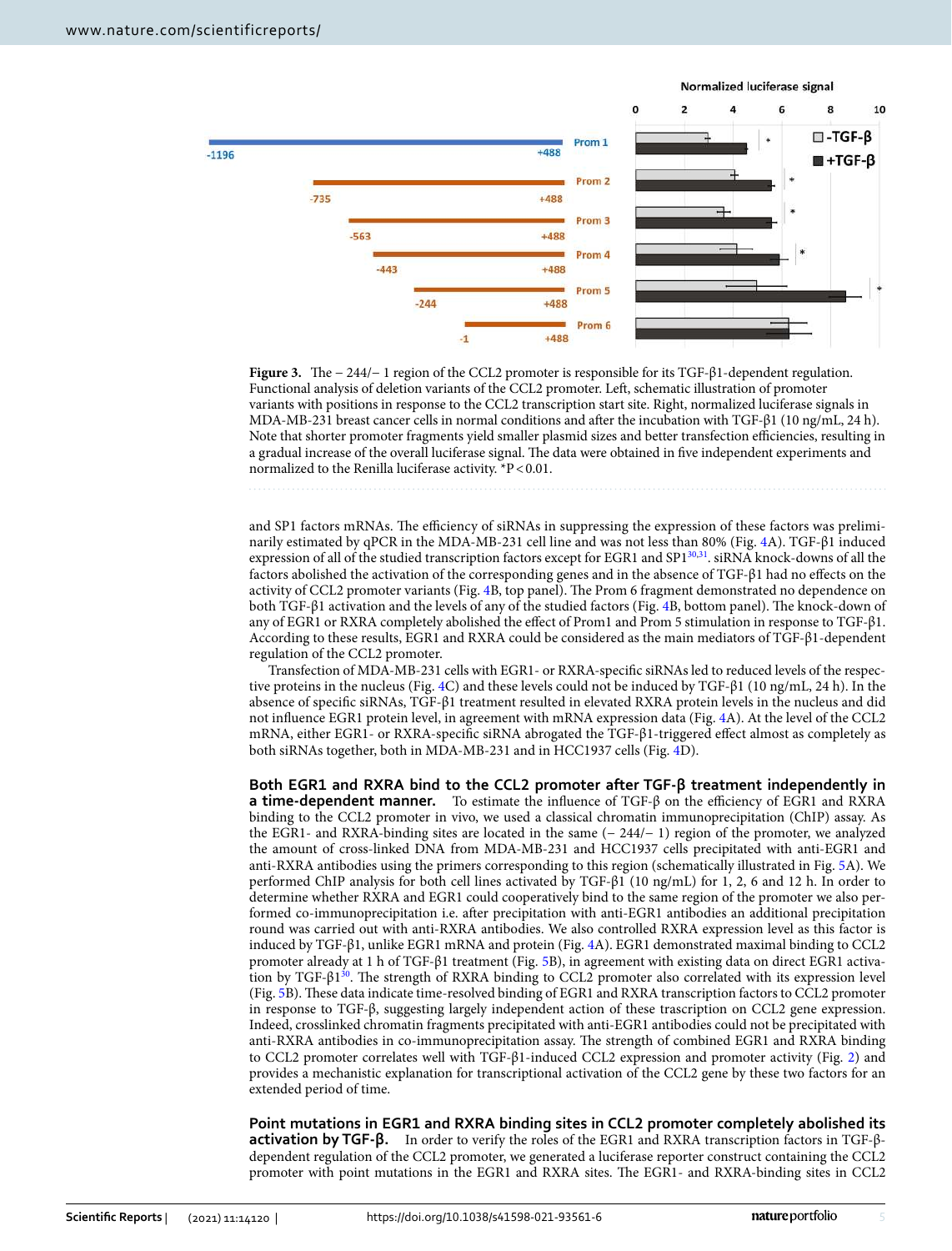

<span id="page-5-0"></span>**Figure 4.** Knock-down of EGR1 and RXRA transcription factors resulted in the independence of the CCL2 promoter of TGF-β1 activation in MDA-MB-231 breast cancer cells. (**A**) The efficiency of knock-down of EGR1, EGR2, PAX6, RARA, RXRA, and SP1 genes after transfection of MDA-MB-231 cells with specific siRNAs in the presence or absence of TGF-β1 activation was tested by real-time PCR. For each gene, the normalization to the sample without siRNA and TGF-β1 was performed (the meanings for these samples are represented as 1). The real-time PCR data are represented as the mean  $\pm$  SEM (five independent experiments). \*P < 0.01 in respect to control without siRNAs and TGF-β1. (**B**) Prom 1, Prom 5, and Prom 6 CCL2 promoter variants were tested using a luciferase reporter assay in MDA-MB-231 cells transfected with specific siRNAs in normal conditions (top panel) or in the presence of TGF-β1 (10 ng/mL, 24 h) (bottom panel). The data were obtained in seven independent experiments and normalized to the Renilla luciferase activity. \*P < 0.01 in respect to control with TGF-β1. (**C**) EGR1 and RXRA protein levels measured in nuclear extracts of MDA-MB-231 cells in the presence or in the absence of specific siRNAs and/or TGF-β1 (10 ng/mL, 24 h). The experiment was repeated for three times. Representative western blots are shown (upper panel). For the detection of RXRA, EGR1 and PCNA proteins the membranes were splitted horizontally into two pieces. The upper piece of each membrane was stained with anti-RXRA or anti-EGR1 primary antibodies, and the lower—with anti-PCNA antibodies. Chemiluminescent detection of the bands was performed using ChemiDoc Imager (Bio-Rad Laboratories, Hercules, CA, USA). Full-size images of splitted membranes are represented in Supplementary Fig. S2. Membrane images were quantified using ImageJ software (bottom panel). Integral densities for EGR1 and RXRA bands normalized to PCNA in MDA-MB-231 cells without TGF-β1 activation are represented as 1. \*P < 0.01. (**D**) CCL2 mRNA levels were estimated by RT PCR in real time. For each cell line, samples without siRNAs and TGF-β1 are represented as 1. The results of three independent experiments are shown. The fulllength blot images are represented in Supplementary Fig. S2. \*P < 0.01 as compared to control without siRNAs and TGF-β1.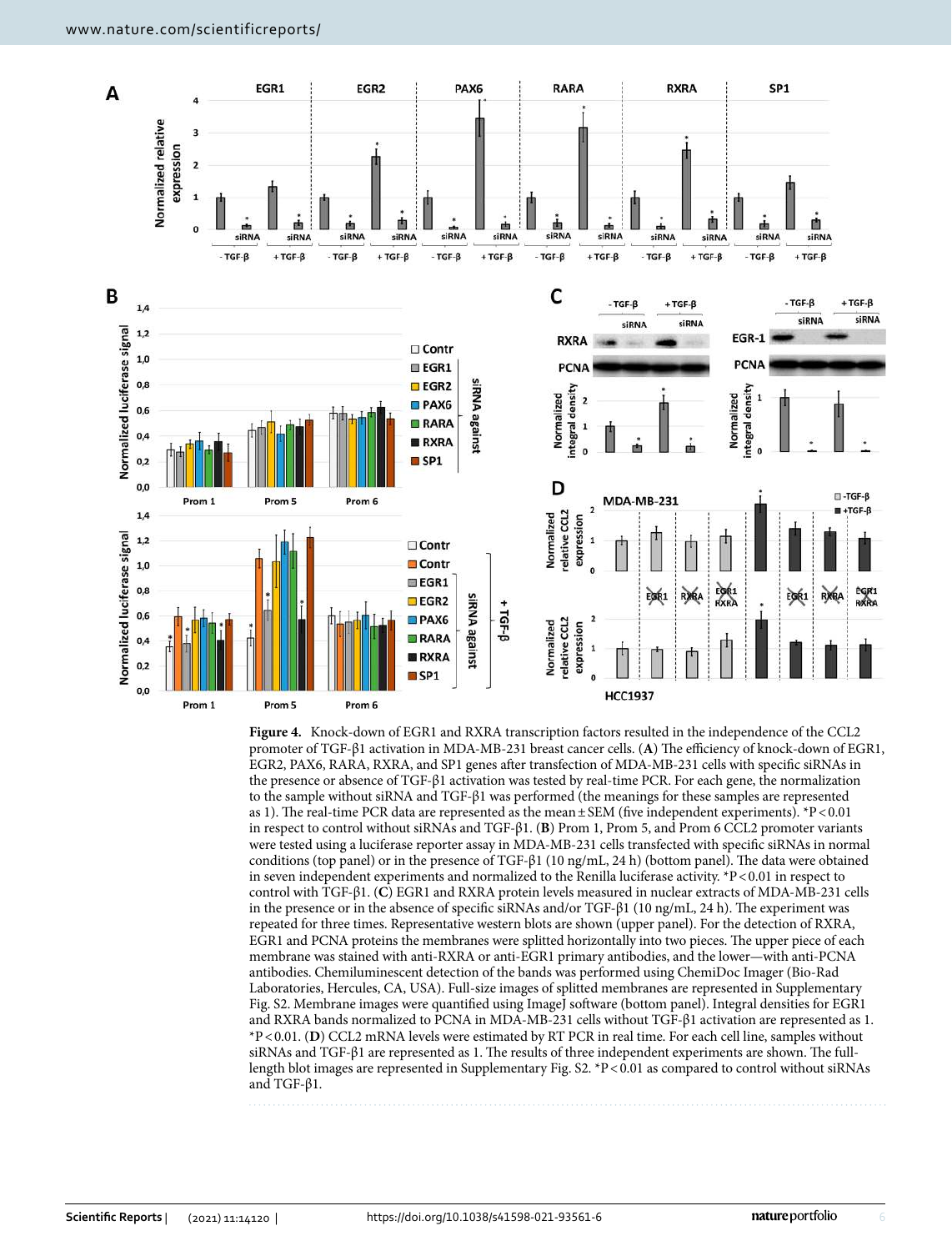

<span id="page-6-0"></span>**Figure 5.** TGF-β1 induces EGR1 and RXRA binding to the CCL2 promoter in MDA-MB-231 and HCC1937 breast cancer cells in time-dependent manner. (**A**) Map of the CCL2 promoter, predicted EGR1-/RXRAbinding sites, and PCR product amplified in the chromatin immunoprecipitation (ChIP) assay. (**B**) Activation of MDA-MB-231 and HCC-1937 cells with TGF-β1 led to elevated time-dependent EGR1 and RXRA crosslinking to the amplicon containing corresponding consensus sites (top panel). As described Material and Methods, none of the specificity controls produced signals above background. TGF-β1 also induced RXRA expression as estimated by RT-PCR in real time (bottom panel). The RT-PCR data were normalized to the sample without TGF-β1 separately for each cell line. The results of three independent experiments are represented both for CHIP-assay and RT-PCR. \*P < 0.01 in response to control without TGF-β1.

promoter were overlapped, and their consensus sequences are highly similar; therefore, mutations in their key positions should damage both of them (schematically illustrated on the Fig. [6A](#page-7-0)).

Preliminary, we applied a pull-down assay<sup>[32](#page-11-4)</sup> to test the influence of these mutations on the efficiency of EGR1 and RXRA binding to the CCL2 promoter. For this reason, we generated two types of amplicons: the − 244/− 1 region of the CCL2 promoter and the same region with point mutations in the EGR1/RXRA sites (Fig. [6](#page-7-0)B). For precipitation, we used nuclear extracts from MDA-MB-231 and HCC1937 cells and anti-EGR1 or anti-RXRA antibodies. We concluded that the introduced mutations totally abrogated EGR1 and RXRA1 binding to the CCL2 promoter in both cell lines (Fig. [6](#page-7-0)B).

In the next step, we compared the activity of a full-size CCL2 promoter and its mutated variant in normal conditions and in the presence of TGF-β1 (10 ng/mL, 24 h) (Fig. [6C](#page-7-0)). Mutation of the EGR1/RXRA binding sites resulted in a full absence of the effect of TGF-β1 on CCL2 promoter activity in both the MDA-MB-231 and HCC1937 cell lines. This result agrees with both the pull-down and CHIP data and indicates the exclusive role of the EGR1/RXRA binding sites in the TGF-β-dependent regulation of the CCL2 promoter.

#### **Discussion**

A direct correlation between the CCL2 and TGF-β levels is typical for progressive stages of breast cancer as was recently shown using both clinical samples and in vitro studies<sup>[14](#page-10-13)</sup>. In vivo studies applying the 4T1-BALB/c BC mouse model demonstrated that the inhibition of TGF-β causes a significant reduction in the levels of CCL2 expression in the primary tumor site, which correlates with lower levels of lung metastases<sup>[14](#page-10-13)</sup>. We verified these data using MDA-MB-231 and HCC1937 triple negative human breast cancer cell lines, which are reported to overexpress CCL2[17](#page-10-16). These cells demonstrated a response to TGF-β1 that was detected by the induction of the expression levels of the main TGF-β targets<sup>[1](#page-10-0)</sup>, IL-11 and CXCR4 (Fig. [2A](#page-3-0)), and higher levels of phospho-SMAD3 (Ser 204) and phospho-SMAD2 (Ser465/467) (Fig. [2](#page-3-0)B), which are considered as the key participant of the TGF-β intracellular cascade<sup>[20](#page-10-19)</sup>. All of these TGF-β-dependent effects correlated with stimulation of the CCL2 mRNA (Fig. [2](#page-3-0)A) and protein (Fig. [2](#page-3-0)B) levels that confirm the previously published data. Thereby, TGF-β undoubtedly acts as an activator of CCL2 expression in progressive breast cancer; however, the molecular mechanism of this action remains unknown.

Using the current epigenetic data presented in the UCSC Genome Browser, we identified the region spanning from − 1196 to + 488 from the CCL2 transcription start site as a potential CCL2 promoter. TGF-β1-induced activation of MDA-MB-231 and HCC1937 breast cancer cells led to an increase in the activity of the CCL2 promoter

7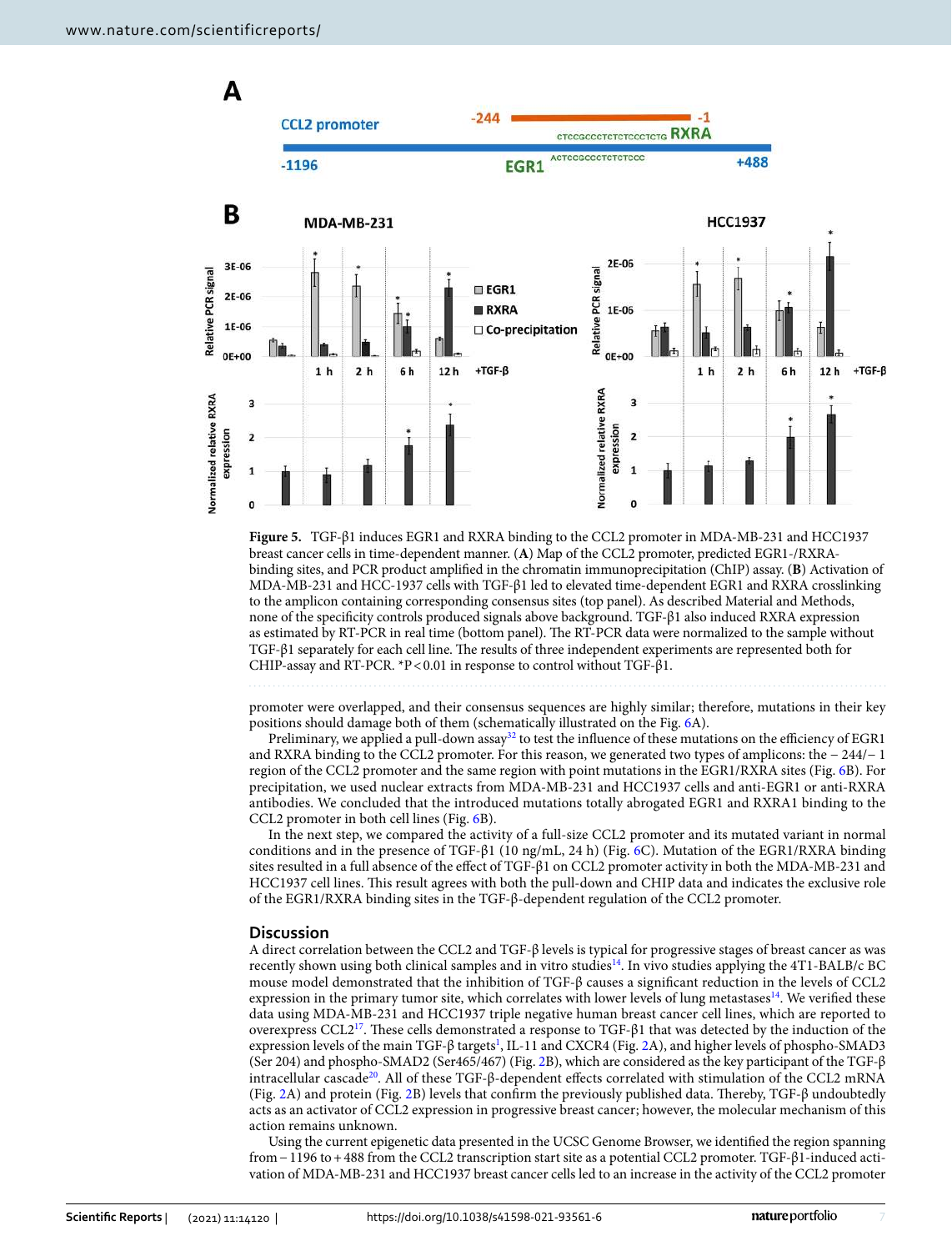

<span id="page-7-0"></span>**Figure 6.** Point mutations in the EGR1 and RXRA binding sites in the CCL2 promoter completely abolished its activation by TGF-β1. (**A**) Position weight matrixes of the EGR1 and RXRA binding sites and the strategy of their point mutagenesis. Red arrows indicate nucleotides changes. (**B**) Point mutations of the EGR1/RXRA1 sites in the CCL2 promoter totally abrogated EGR1 and RXRA1 binding to the promoter. The efficiency of EGR1 and RXRA1 binding to different variants of the CCL2 promoter was estimated by pull-down assay with the use of nuclear extracts from MDA-MB-231 and HCC1937 breast cancer cells. The data were normalized to the normal − 244/− 1 amplicon after subtraction of the background signal (the signal for this sample is represented as 1 for each cell line). The results of five independent experiments are represented. \*P < 0.01. (**C**) Mutation of the EGR1/RXRA binding sites resulted in a full absence of the effect of TGF-β1 (10 ng/mL, 24 h) on CCL2 promoter activity in both the MDA-MB-231 and HCC1937 cell lines as estimated using a luciferase reporter assay. The data were obtained in five independent experiments and normalized to the Renilla luciferase activity. Normalized luciferase signals of original CCL2 promoter without TGF-β1 activation are represented as 1 for each cell line. \*P < 0.01.

in the luciferase reporter system (Fig. [2](#page-3-0)C), and this was fully provided by its − 244/− 1 region (Fig. [3\)](#page-4-0). It should be noted that p-SMAD2/3-SMAD4 complex, which is considered as the canonical effector of intracellular signaling of TGF-β receptor acting as a transcriptional activator<sup>[21](#page-10-20),[22](#page-10-21)</sup>, is not involved in direct CCL2 promoter activation since only SMAD3 knockdown but not that of SMAD2 or SMAD4 influenced the level of CCL2 promoter activity after TGF-β1 treatment (Fig. [2D](#page-3-0),E). Bioinformatical analysis of 244/− 1 TGF-β-dependent region made it possible to predict potential binding sites for the transcription factors. The extensive list of transcription factors has been shortened as a result of literature annotation. We were interested only in the factors whose activity is described as dependent on TGF-β-signaling in cancer cells: EGR1<sup>[25](#page-10-24)</sup>, EGR2<sup>[26](#page-10-25)</sup>, PAX6<sup>[27](#page-10-26)</sup>, RARA and RXRA<sup>[28](#page-11-0)</sup>, and SP1<sup>[29](#page-11-1)</sup>. Among these factors, the knock-down of only EGR1 and RXRA completely abolished the effect of CCL2 promoter activation in response to TGF-β1 (Fig. [4B](#page-5-0)). Interestingly, RARA knock-down did not have an effect on the promoter activity, indicating that RXRA probably binds CCL2 promoter as a homodimer. Additional experiments supported the role of EGR1 and RXRA in TGF-β-dependent regulation of the CCL2 promoter as their knock-down resulted in the absence of TGF-β-induced increase in CCL2 expression (Fig. [4D](#page-5-0)), both factors demonstrated binding to the promoter in a TGF-β1-dependent manner (Fig. [5](#page-6-0)), and point mutagenesis of their common binding site led to the loss of the ability of TGF-β1 to activate the CCL2 promoter (Fig. [6\)](#page-7-0). Of note, EGR1 and RXRA bind to the CCL2 promoter independently but with different kinetics which may explain their essential and independent roles in TGF-β-induced CCL2 promoter activation.

The described data indicate EGR1 and RXRA as the key link between the TGF-β-induced pathways and CCL2 expression and allow us to propose a positive regulatory loop (Fig. [7](#page-8-0)). Research previously described that high CCL2 levels directly correlated with intense macrophage polarization to the M2 phenotype and secretion of CCL22, which attracts and accumulates Th2 cells<sup>[14](#page-10-13)</sup>. The presence of M2 macrophages is associated with the general anti-inflammatory response[33](#page-11-5) and with production of TGF-β, which could cause further stimulation of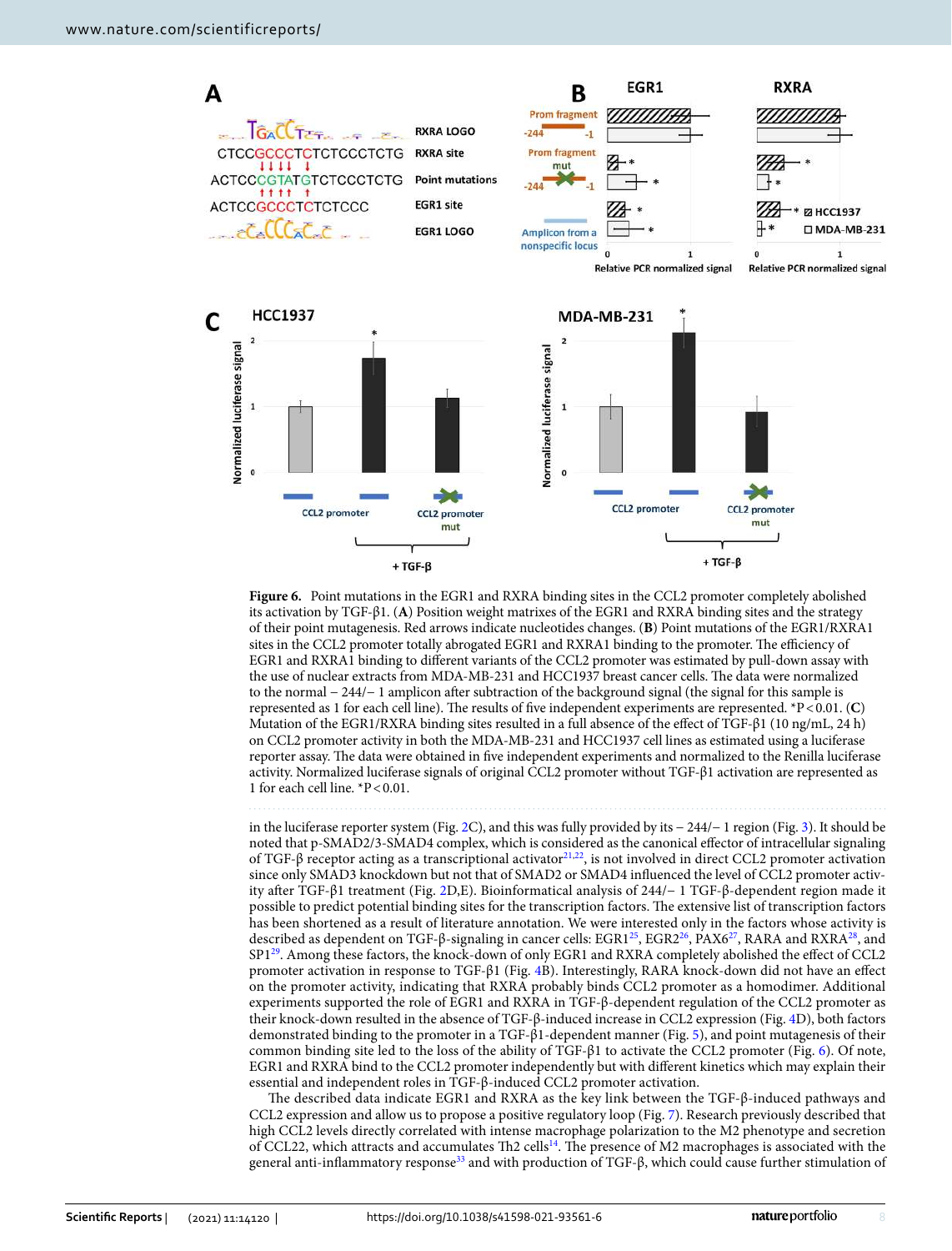

<span id="page-8-0"></span>**Figure 7.** Schematic illustration of potential EGR1 and RXRA participation in TGF-β-CCL2 positive regulatory loop.

CCL2 expression in breast cancer cells via EGR1 and RXRA. The participation of the EGR1 and RXRA transcription factors in such positive regulatory loops is in agreement with their anti-inflammatory functions. EGR1 is known to activate expression of a range of anti-inflammatory genes, including IL4[34,](#page-11-6)[35](#page-11-7), and is also involved in the positive regulation of TGF- $\beta$  transcription<sup>[36](#page-11-8)</sup>. In its turn, RXRA provides an anti-inflammatory effect by repressing transcription of IL-12 and TNF-α and induction of IL-10<sup>[37](#page-11-9)</sup>. Therefore, activation of CCL2 expression could be an anti-inflammatory effect of these factors that was not previously described.

Special attention should be paid to the fact that both RXRA and EGR1 are independently essential for TGFβ-dependent activation of the CCL2 gene promoter and subsequent induction of CCL2 expression. We did not set out to reveal the precise mechanism of participative action of these factors; however, we could propose a possible model (Fig. [7\)](#page-8-0) based on the existing information and on our CHIP and gene expression data (Fig. [5\)](#page-6-0). EGR1 is known to be a rapid-acting transcription factor that directly binds to the activated SMAD3, translo-cates to the nucleus, and performs transcriptional activation of the target genes<sup>[30](#page-11-2)</sup>. The specific involvement of SMAD3 via interaction with EGR1 may explain why SMAD3 knockdown specifically abrogates the TGF-βinduced activation of CCL2 promoter (Fig. [2](#page-3-0)E). Accordingly, we did not observe induction in EGR1 expression by TGF-β (Fig. [4A](#page-5-0),C), but registered rapid changes in its binding to CCL2 promoter (Fig. [5](#page-6-0)). In addition, EGR1 is reported to act as an epigenetic modulator in different tissues<sup>[38](#page-11-10),[39](#page-11-11)</sup>, including breast cancer<sup>[40](#page-11-12)</sup>, which results in the ability to influence the methylation context around its binding region and significantly change the affinity of other factors to this region<sup>[40](#page-11-12)</sup>.

In addition to previously described anti-inflammatory functions of EGR1, its action could also provide some features of the pro-inflammatory response, including  $NF-kB$  activation<sup>[41](#page-11-13)</sup>, and is inhibited by the secondary long-lasting processes triggered by TGF-β-dependent signaling. For example, TGF-β induces LXRA, RXRA, and RARA expression levels<sup>[42](#page-11-14)</sup>. These factors are known to produce the overall anti-inflammatory response<sup>[37](#page-11-9),[43](#page-11-15)</sup> and, particularly, reduce EGR1 expression levels<sup>[44](#page-11-16)</sup>. These processes presumably lead to a decrease in EGR1 levels and to subsequent involvement of RXRA in the activation of the CCL2 promoter. Indeed, RXRA binding activity correlates well with its expression level (Fig. [5](#page-6-0)). In summary, rapid EGR1 action in response to TGF-β could lead to both activation of the CCL2 promoter and modification of its epigenetic context but also is inhibited itself in a short time. RXRA, on the contrary, could bind to the prepared CCL2 promoter region and provide long-lasting activation effects. Thereby, both EGR1 and RXRA could be necessary for complex activation of the CCL2 promoter in response to TGF-β.

We conclude that, in this study, we provided a possible mechanism that underlies TGF-β-dependent regulation of the CCL2 gene promoter in triple-negative advanced breast cancer cells.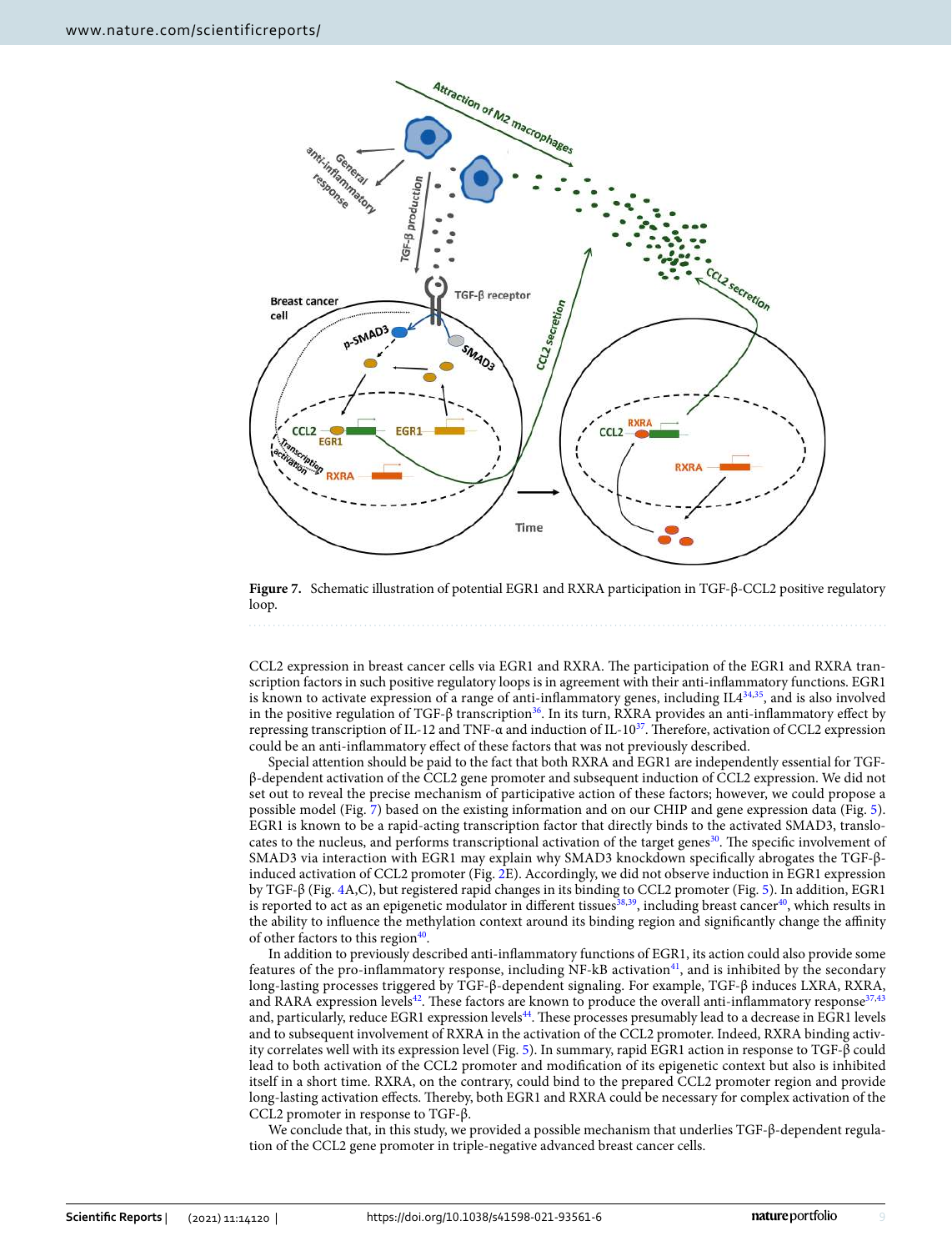# **Materials and methods**

**Cell lines.** MDA-MB-231 and HCC1937 cell lines were maintained in a local stock of the Shemyakin–Ovchinnikov Institute of Bioorganic Chemistry RAS (Moscow, Russia) and kindly provided by Dr. D.S. Kravchenko. The stocks of MDA-MB-231 and HCC1937 cells were recently authenticated using commercially performed STR analysis (Gordiz, Moscow, Russia, data not shown). Both cell lines were cultured in Dulbecco's modified Eagle's medium (DMEM, Paneco, Moscow, Russia) supplemented with 10% fetal bovine serum.

**Ethical approval.** Scientific Council of the Engelhardt Institute of Molecular Biology declared no ethical approval requirements for experiments performed on the commercially available cell lines used in the study.

**RNA isolation, reverse transcription, and real‑time quantitative RT‑PCR.** The total RNA was extracted from cells using ExtractRNA reagent (Evrogen, Moscow, Russia) according to the manufacturer's protocol. cDNA was generated using the M-MULV reverse transcriptase and oligo-dT primer from the MMLV RT kit (Evrogen, Moscow, Russia). Quantitative RT-PCR was performed using the protocol and PCR program described earlier[45](#page-11-17) and specific primers designed to amplify intron-spanning fragments of human β-actin, CCL2, CXCR4, IL11, EGR1, EGR2, PAX6, RARA, RXRA, and SP1 genes (Supplementary Table S1). The results were calculated using ΔCt method, and all expression levels of target genes were normalized to β-actin.

**Western blot analysis.** The protocols for the total cell lysate preparation, electrophoresis, transfer to the nitrocellulose membrane, and band visualization were described earlier<sup>[15](#page-10-14)</sup>. For analysis of EGR1 and RXRA protein levels we used nuclear extracts prepared according to the previously described protocol in the same manner as for the pull-down assay<sup>[32](#page-11-4)</sup>. The membranes were pre-blocked using 3% BSA and incubated with anti-pSMAD3 (Ser204) antibodies (PA5-36877, Thermo Fisher Scientific, Waltham, MA, USA) at a 1:2000 dilution, anti-CCL2 antibodies (ab9669, Abcam, Cambridge, UK) at a 1:2000 dilution, anti-pSMAD2 (Ser465/467) antibodies (138D4, Cell Signaling Technology, Danvers, MA, USA) at a 1:2000 dilution, anti-SMAD4 antibodies (D3R4N, Cell Signaling Technology, Danvers, MA, USA) at a 1:3000 dilution, anti-SMAD6 antibodies (sc-25321, Santa Cruz Biotechnology, Santa Cruz, CA, USA) at a 1:2000 dilution, anti-SMAD7 antibodies (ab216428, Abcam, Cambridge, UK) at a 1:3000 dilution, anti-EGR1 antibodies (44d5, Cell Signaling Technology, Danvers, MA, USA) at a 1:3000 dilution, anti-RXRA antibodies (d6h10, Cell Signaling Technology, Danvers, MA, USA) at a 1:3000 dilution, anti-PCNA antibodies (D3H8P, Cell Signaling Technology, Danvers, MA, USA) at a 1:3000 dilution as a loading control for nuclear extracts and anti-β-actin antibodies (ab8229, Abcam, Cambridge, UK) at a 1:3000 dilution as a loading control for whole-cell lysates. Gel images of three independent repeats were analyzed using ImageJ software to determine integral densities of the bands. The values of integral densities to β-actin for CCL2 and pSMAD3 were normalized and to PCNA for RXRA and EGR1.

**Molecular cloning and luciferase reporter constructs.** We amplified a potential full-size CCL2 promoter region (Prom 1) located within positions − 1196 and + 488 in response to the CCL2 transcription start site (TSS) by PCR using human genomic DNA isolated from MDA-MB-231 cells and specific primers containing HindIII и NcoI restriction sites (Supplementary Table S1). The Prom 1 region was cloned to a pGL3 base luciferase reporter vector (Promega, Madison, WI, USA). We assembled luciferase reporter plasmids containing deletion variants of CCL2 promoter: Prom 2 (− 735/+ 488), Prom 3 (− 563/+ 488), Prom 4 (− 443/+ 488), Prom 5 (− 244/+ 488), and Prom 6 (− 1/+ 488), (Schematically illustrated on the Fig. [2\)](#page-3-0); and a Prom 1 variant with point mutations in the predicted EGR1 and RXRA binding sites (Schematically illustrated in Fig. [6](#page-7-0)A).

**Luciferase reporter assay.** MDA-MB-231 and HCC1937 cells were electroporated with 10 μg of purified plasmid DNA and 0.1 μg of pRL-CMV Renilla luciferase control reporter vector (Promega, Madison, WI, USA) using the Neon Transfection System (Thermo Fisher Scientific, Waltham, MA, USA) and the following regimens: four 10 ms 1400 V pulses for MDA-MB-231, and three 10 ms 1550 V pulses for HCC1937. Firefly luciferase activity was measured as described earlier<sup>[46](#page-11-18)</sup>, and normalized to the activity of Renilla luciferase in order to account for the variations in cell transfection efficiency.

**Knockdown of studied transcription factors and the proteins of SMAD family using siRNA.** We used previously published siRNAs against SMAD2, SMAD3<sup>[47](#page-11-19)</sup> and SMAD4<sup>[48](#page-11-20)</sup> proteins and EGR1, EGR2, PAX6, RARA, RXRA, and SP1 transcription factors<sup>[49](#page-11-21)</sup>. The sequences of the siRNAs are represented in Supplementary Table S1. Commercially synthesized single-stranded RNAs (Syntol, Moscow, Russia) were annealed as previ-ously described<sup>[50](#page-11-22)</sup>. MDA-MB-231 and HCC1937 cells were transfected with siRNA duplexes (500 pmol of per 5 million cells) 48 h before transfection with the luciferase constructs and a further 200 pmol to extend the silencing effect.

**Chromatin immunoprecipitation (ChIP) assay.** We applied the cross-linking chromatin immunopre-cipitation (X-ChIP) protocol as described earlier<sup>[51](#page-11-23)</sup>. Briefly, after the lysis of  $2 \times 10^7$  of MDA-MB-231 or HCC1937 cells containing protein-DNA complexes preliminary cross-linked with 0.75% formaldehyde, these complexes were sonicated to obtain average DNA fragment sizes of 700 bp, incubated with antibodies to RXRA (d6h10, Cell Signaling Technology, Danvers, MA, USA) or EGR1 (44d5, Cell Signaling Technology, Danvers, MA, USA), and precipitated with pre-blocked protein A sepharose beads. After the elution of protein-DNA complexes and DNA purification, the target DNA was quantified by real-time PCR. We used four types of controls: a background control without lysate; a nonspecific precipitation control without antibodies; a control with isotype rabbit IgG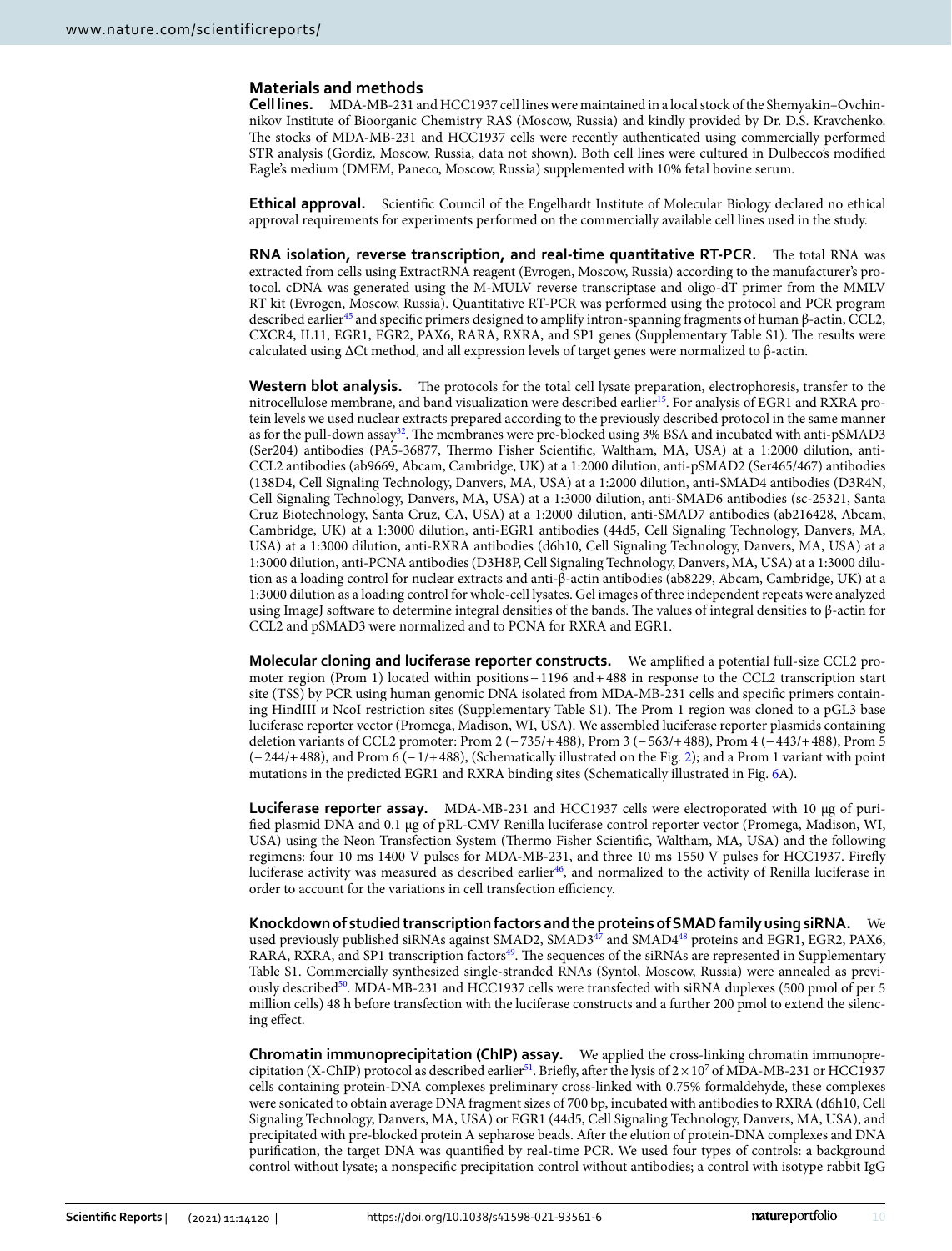antibodies (DA1E, Cell Signaling Technology, Danvers, MA, USA); and an amplicon from a nonspecific locus containing no predicted RXRA- or EGR1-binding sites. The primer sequences are represented in Supplementary Table S1. None of the control precipitations produced signals above the background level.

**Pull-down assay.** We performed a pull-down assay according to our previously published original protocol<sup>[32](#page-11-4)</sup>. Briefly, we amplified a 245-bp fragment of CCL2 promoter (−244/−1) and the same fragment with point mutations in EGR1/RXRA binding sites (Fig. [6](#page-7-0)B). An amplicon from a non-specific locus of the same length that did not contain any predicted EGR1/RXRA binding sites served as a negative control. The primer sequences are represented in Supplementary Table S1. The protocols of the isolation of nuclear extracts from MDA-MB-231 and HCC1937 cell lines, the immunoprecipitation of protein-DNA complexes, and quantifica-tion of bound DNA probes by real-time PCR were described earlier<sup>[32](#page-11-4)</sup>. For precipitation, we used anti-RXRA (d6h10, Cell Signaling Technology, Danvers, MA, USA) and anti-EGR1 (44d5, Cell Signaling Technology, Danvers, MA, USA) antibodies. We used the following controls to calculate the background signal level: with an amplicon from a nonspecific locus; without nuclear extract; without antibodies; and isotype control with rabbit IgG (DA1E, Cell Signaling Technology, Danvers, MA, USA).

**Statistical analysis.** We used Microsoft Excel and Graphpad Prism software for our statistical analyses. Statistical significance was determined using a two-tailed unpaired Student's t-test. The data are represented as the mean  $\pm$  SD.

Received: 21 December 2020; Accepted: 28 June 2021 Published online: 08 July 2021

#### **References**

- <span id="page-10-0"></span>1. Zarzynska, J. M. Two faces of TGF-Beta1 in breast cancer. Mediat. Inflamm. **2014**, 141747 (2014).
- <span id="page-10-1"></span> 2. Barcellos-Hoff, M. H. & Akhurst, R. J. Transforming growth factor-β in breast cancer: too much, too late. Breast Cancer Res. **11**, 202 (2009).
- <span id="page-10-2"></span>3. Pickup, M., Novitskiy, S. & Moses, H. L. The roles of TGFβ in the tumour microenvironment. Nat. Rev. Cancer **13**, 788–799 (2013).
- <span id="page-10-3"></span> 4. Wang, Y. & Zhou, B. P. Epithelial-mesenchymal transition in breast cancer progression and metastasis. Chin. J. Cancer **30**, 603–611  $(2011).$
- <span id="page-10-4"></span> 5. Bierie, B. et al. Abrogation of TGF-β signaling enhances chemokine production and correlates with prognosis in human breast cancer. J. Clin. Investig. **119**, 1571–1582 (2009).
- <span id="page-10-5"></span>6. Acharyya, S. et al. A CXCL1 paracrine network links cancer chemoresistance and metastasis. Cell **150**, 165–178 (2012).
- <span id="page-10-6"></span> 7. Hsu, Y.-L., Hou, M.-F., Kuo, P.-L., Huang, Y.-F. & Tsai, E.-M. Breast tumor-associated osteoblast-derived CXCL5 increases cancer progression by ERK/MSK1/Elk-1/Snail signaling pathway. Oncogene **32**, 4436–4447 (2013).
- <span id="page-10-7"></span>8. Osuala, K. O. & Sloane, B. F. Many roles of CCL20: Emphasis on breast cancer. Postdoc J. **2**, 7–16 (2014).
- <span id="page-10-8"></span>9. Zhang, F. et al. Transforming growth factor-β promotes recruitment of bone marrow cells and bone marrow-derived mesenchymal stem cells through stimulation of MCP-1 production in vascular smooth muscle cells. J. Biol. Chem. **284**, 17564–17574 (2009).
- <span id="page-10-9"></span> 10. Kitamura, T. et al. CCL2-induced chemokine cascade promotes breast cancer metastasis by enhancing retention of metastasisassociated macrophages. J. Exp. Med. **212**, 1043–1059 (2015).
- <span id="page-10-10"></span> 11. Chen, X. et al. CCL2/CCR2 regulates the tumor microenvironment in HER-2/neu-driven mammary carcinomas in mice. PLoS ONE **11**, e0165595 (2016).
- <span id="page-10-11"></span> 12. Williams, C. B., Yeh, E. S. & Soloff, A. C. Tumor-associated macrophages: Unwitting accomplices in breast cancer malignancy. NPJ Breast Cancer **2**, 15025 (2016).
- <span id="page-10-12"></span> 13. Lim, S. Y., Yuzhalin, A. E., Gordon-Weeks, A. N. & Muschel, R. J. Targeting the CCL2-CCR2 signaling axis in cancer metastasis. Oncotarget **7**, 28697–28710 (2016).
- <span id="page-10-13"></span> 14. Mandal, P. K. et al. CCL2 conditionally determines CCL22-dependent Th2-accumulation during TGF-β-induced breast cancer progression. Immunobiology **223**, 151–161 (2018).
- <span id="page-10-14"></span> 15. Mitkin, N. A. et al. Protective C allele of the single-nucleotide polymorphism rs1335532 is associated with strong binding of Ascl2 transcription factor and elevated CD58 expression in B-cells. Biochim. Biophys. Acta Mol. Basis Dis. **1864**, 3211–3220 (2018).
- <span id="page-10-15"></span>16. Hoffman, M. M. et al. Unsupervised pattern discovery in human chromatin structure through genomic segmentation. Nat. Methods **9**, 473–476 (2012).
- <span id="page-10-16"></span> 17. Dutta, P., Sarkissyan, M., Paico, K., Wu, Y. & Vadgama, J. V. MCP-1 is overexpressed in triple-negative breast cancers and drives cancer invasiveness and metastasis. Breast Cancer Res. Treat. **170**, 477–486 (2018).
- <span id="page-10-17"></span>18. Bai, F. et al. BRCA1 suppresses epithelial-to-mesenchymal transition and stem cell dedifferentiation during mammary and tumor development. Cancer Res. **74**, 6161–6172 (2014).
- <span id="page-10-18"></span> 19. Neve, R. M. et al. A collection of breast cancer cell lines for the study of functionally distinct cancer subtypes. Cancer Cell **10**, 515–527 (2006).
- <span id="page-10-19"></span> 20. Wang, G., Matsuura, I., He, D. & Liu, F. Transforming growth factor-β-inducible phosphorylation of Smad3. J. Biol. Chem. **284**, 9663–9673 (2009).
- <span id="page-10-20"></span> 21. Albers, R. E., Selesniemi, K., Natale, D. R. C. & Brown, T. L. TGF-β induces Smad2 phosphorylation, are induction, and trophoblast differentiation. Int. J. Stem Cells **11**, 111–120 (2018).
- <span id="page-10-21"></span> 22. Derynck, R. & Zhang, Y. E. Smad-dependent and Smad-independent pathways in TGF-β family signalling. Nature **425**, 577–584 (2003).
- <span id="page-10-22"></span>23. Zhang, J. et al. The regulation of TGF-β/SMAD signaling by protein deubiquitination. Protein Cell **5**, 503–517 (2014).
- <span id="page-10-23"></span>24. Kulakovskiy, I. V. et al. HOCOMOCO: Towards a complete collection of transcription factor binding models for human and mouse via large-scale ChIP-Seq analysis. Nucleic Acids Res. **46**, D252–D259 (2018).
- <span id="page-10-24"></span> 25. Chen, S.-J. et al. The early-immediate gene EGR-1 is induced by transforming growth factor-β and mediates stimulation of collagen gene expression. J. Biol. Chem. **281**, 21183–21197 (2006).
- <span id="page-10-25"></span> 26. Gregory, K. J., Morin, S. M. & Schneider, S. S. Regulation of early growth response 2 expression by secreted frizzled related protein 1. BMC Cancer **17**, 473 (2017).
- <span id="page-10-26"></span>27. Qian, Z. et al. Investigating the mechanism by which SMAD3 induces PAX6 transcription to promote the development of nonsmall cell lung cancer. Respir. Res. **19**, 262 (2018).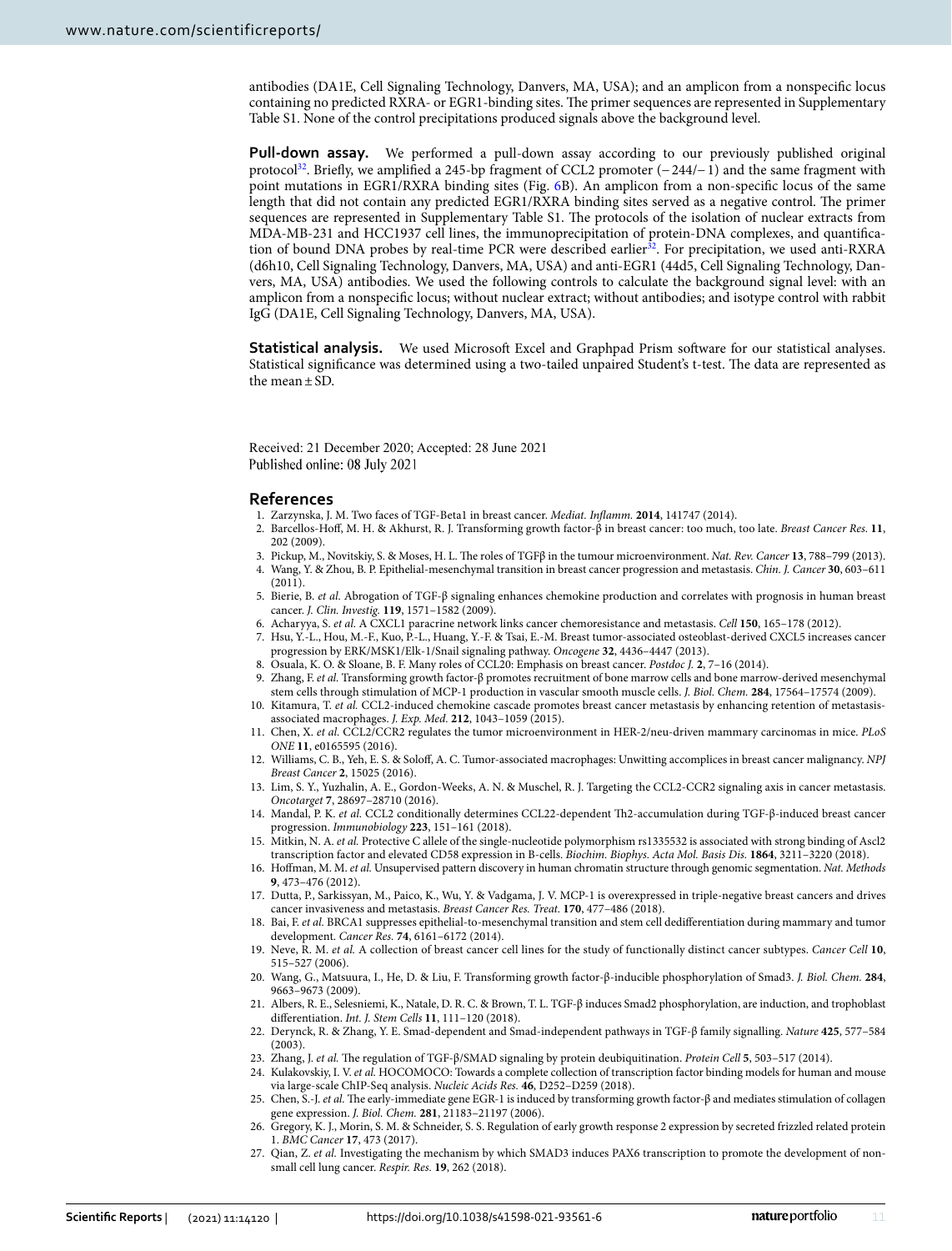- <span id="page-11-0"></span> 28. Pendaries, V., Verrecchia, F., Michel, S. & Mauviel, A. Retinoic acid receptors interfere with the TGF-β/Smad signaling pathway in a ligand-specific manner. Oncogene **22**, 8212–8220 (2003).
- <span id="page-11-1"></span> 29. Zhao, Y. et al. TGF-β transactivates EGFR and facilitates breast cancer migration and invasion through canonical Smad3 and ERK/ Sp1 signaling pathways. Mol. Oncol. **12**, 305–321 (2018).
- <span id="page-11-2"></span> 30. Fortin, J. & Bernard, D. J. SMAD3 and EGR1 physically and functionally interact in promoter-specific fashion. Cell. Signal. **22**, 936–943 (2010).
- <span id="page-11-3"></span> 31. Jungert, K. et al. Sp1 is required for transforming growth factor-β-induced mesenchymal transition and migration in pancreatic cancer cells. Cancer Res. **67**, 1563–1570 (2007).
- <span id="page-11-4"></span> 32. Mitkin, N. A., Korneev, K. V., Gorbacheva, A. M. & Kuprash, D. V. Relative efficiency of transcription factor binding to allelic variants of regulatory regions of human genes in immunoprecipitation and real-time PCR. Mol. Biol. **53**, 346–353 (2019).
- <span id="page-11-5"></span>33. Najafi, M. et al. Macrophage polarity in cancer: A review. J. Cell. Biochem. **120**, 2756–2765 (2019).
- <span id="page-11-6"></span> 34. Lohoff, M. et al. Early growth response protein-1 (Egr-1) is preferentially expressed in T helper type 2 (Th2) cells and is involved in acute transcription of the Th2 cytokine interleukin-4. J. Biol. Chem. **285**, 1643–1652 (2010).
- <span id="page-11-7"></span> 35. Veremeyko, T., Yung, A. W. Y., Anthony, D. C., Strekalova, T. & Ponomarev, E. D. Early growth response gene-2 is essential for M1 and M2 macrophage activation and plasticity by modulation of the transcription factor CEBPβ. Front. Immunol. **9**, 2515 (2018).
- <span id="page-11-8"></span> 36. Baron, V., Adamson, E. D., Calogero, A., Ragona, G. & Mercola, D. The transcription factor Egr1 is a direct regulator of multiple tumor suppressors including TGFβ1, PTEN, p53, and fibronectin. Cancer Gene Ther. **13**, 115–124 (2006).
- <span id="page-11-9"></span> 37. Yamamoto, A., Kakuta, H., Miyachi, H. & Sugimoto, Y. Involvement of the retinoid X receptor ligand in the anti-inflammatory effect induced by peroxisome proliferator-activated receptor. PPAR Res. **2011**, 840194 (2011).
- <span id="page-11-10"></span> 38. Sun, Z. et al. EGR1 recruits TET1 to shape the brain methylome during development and upon neuronal activity. Nat. Commun. **10**, 3892 (2019).
- <span id="page-11-11"></span>39. Spaapen, F. et al. The immediate early gene product EGR1 and polycomb group proteins interact in epigenetic programming during chondrogenesis. PLoS ONE **8**, e58083 (2013).
- <span id="page-11-12"></span> 40. Zhou, X., Chen, Z. & Cai, X. Identification of epigenetic modulators in human breast cancer by integrated analysis of DNA methylation and RNA-Seq data. Epigenetics **13**, 473–489 (2018).
- <span id="page-11-13"></span> 41. Shajahan-Haq, A. N. et al. EGR1 regulates cellular metabolism and survival in endocrine resistant breast cancer. Oncotarget **8**, 96865–96884 (2017).
- <span id="page-11-14"></span> 42. Chen, Y., Takeshita, A., Ozaki, K., Kitano, S. & Hanazawa, S. Transcriptional regulation by transforming growth factor β of the expression of retinoic acid and retinoid X receptor genes in osteoblastic cells is mediated through AP-1. J. Biol. Chem. **271**, 31602–31606 (1996).
- <span id="page-11-15"></span> 43. Xu, Q. & Kopp, J. B. Retinoid and TGF-β families: Crosstalk in development, neoplasia, immunity, and tissue repair. Semin. Nephrol. **32**, 287–294 (2012).
- <span id="page-11-16"></span> 44. Guillem-Llobat, P. & Íñiguez, M. A. Inhibition of lipopolysaccharide-induced gene expression by liver X receptor ligands in macrophages involves interference with early growth response factor 1. Prostagland. Leukot. Essent. Fat. Acids **96**, 37–49 (2015).
- <span id="page-11-17"></span> 45. Mitkin, N. A., Muratova, A. M., Schwartz, A. M. & Kuprash, D. V. The A allele of the single-nucleotide polymorphism rs630923 creates a binding site for MEF2C resulting in reduced cxcr5 promoter activity in B-cell lymphoblastic cell lines. Front. Immunol. **7**, 515 (2016).
- <span id="page-11-18"></span> 46. Gorbacheva, A., Korneev, K., Kuprash, D. & Mitkin, N. The risk G allele of the single-nucleotide polymorphism rs928413 creates a CREB1-binding site that activates IL33 promoter in lung epithelial cells. Int. J. Mol. Sci. **19**, 2911 (2018).
- <span id="page-11-19"></span> 47. Phanish, M. K., Wahab, N. A., Colville-Nash, P., Hendry, B. M. & Dockrell, M. E. C. The differential role of Smad2 and Smad3 in the regulation of pro-fibrotic TGFbeta1 responses in human proximal-tubule epithelial cells. Biochem. J. **393**, 601–607 (2006).
- <span id="page-11-20"></span>48. Morishita, Y. et al. siRNAs targeted to Smad4 prevent renal fibrosis in vivo. Sci. Rep. **4**, 6424 (2014).
- <span id="page-11-21"></span> 49. Hasson, S. A. et al. High-content genome-wide RNAi screens identify regulators of parkin upstream of mitophagy. Nature **504**, 291 (2013).
- <span id="page-11-22"></span> 50. Mitkin, N. A. et al. p63 and p73 repress CXCR5 chemokine receptor gene expression in p53-deficient MCF-7 breast cancer cells during genotoxic stress. Biochim. Biophys. Acta Gene Regul. Mech. **1860**, 1169–1178 (2017).
- <span id="page-11-23"></span>51. Mitkin, N. A. et al. P53-dependent expression of CXCR5 chemokine receptor in MCF-7 breast cancer cells. Sci. Rep. https://doi. org/10.1038/srep09330 (2015).

### **Author contributions**

A.G., N.M., A.B. and D.K. designed the study. A.G., N.M., A.N.U., A.S.U. and K.K. performed experiments. A.G., N.M. and D.K. wrote the manuscript. All authors analyzed data and contributed to the final version of the manuscript.

### **Funding**

Most of the promoter analysis (Figs. [1](#page-2-0), [4\)](#page-5-0) was supported by Grant 18-54-45020 from Russian Foundation for Basic Research. Gene expression studies (Fig. [2](#page-3-0)) were supported by Grant 19-74-00096 from Russian Science Foundation. Deletion screening studies (Fig. [3\)](#page-4-0) were supported by Grant 19-14-00341 from Russian Science Foundation. Chromatin immunoprecipitation studies and point mutagenesis (Figs. [5](#page-6-0), [6,](#page-7-0) [7\)](#page-8-0) were supported by Grant 075-15-2019-1660 from the Ministry of Science and Higher Education of the Russian Federation.

# **Competing interests**

The authors declare no competing interests.

## **Additional information**

**Supplementary Information** The online version contains supplementary material available at https://doi.org/ 10.1038/s41598-021-93561-6.

**Correspondence** and requests for materials should be addressed to N.A.M.

**Reprints and permissions information** is available at [www.nature.com/reprints.](www.nature.com/reprints)

**Publisher's note** Springer Nature remains neutral with regard to jurisdictional claims in published maps and institutional affiliations.